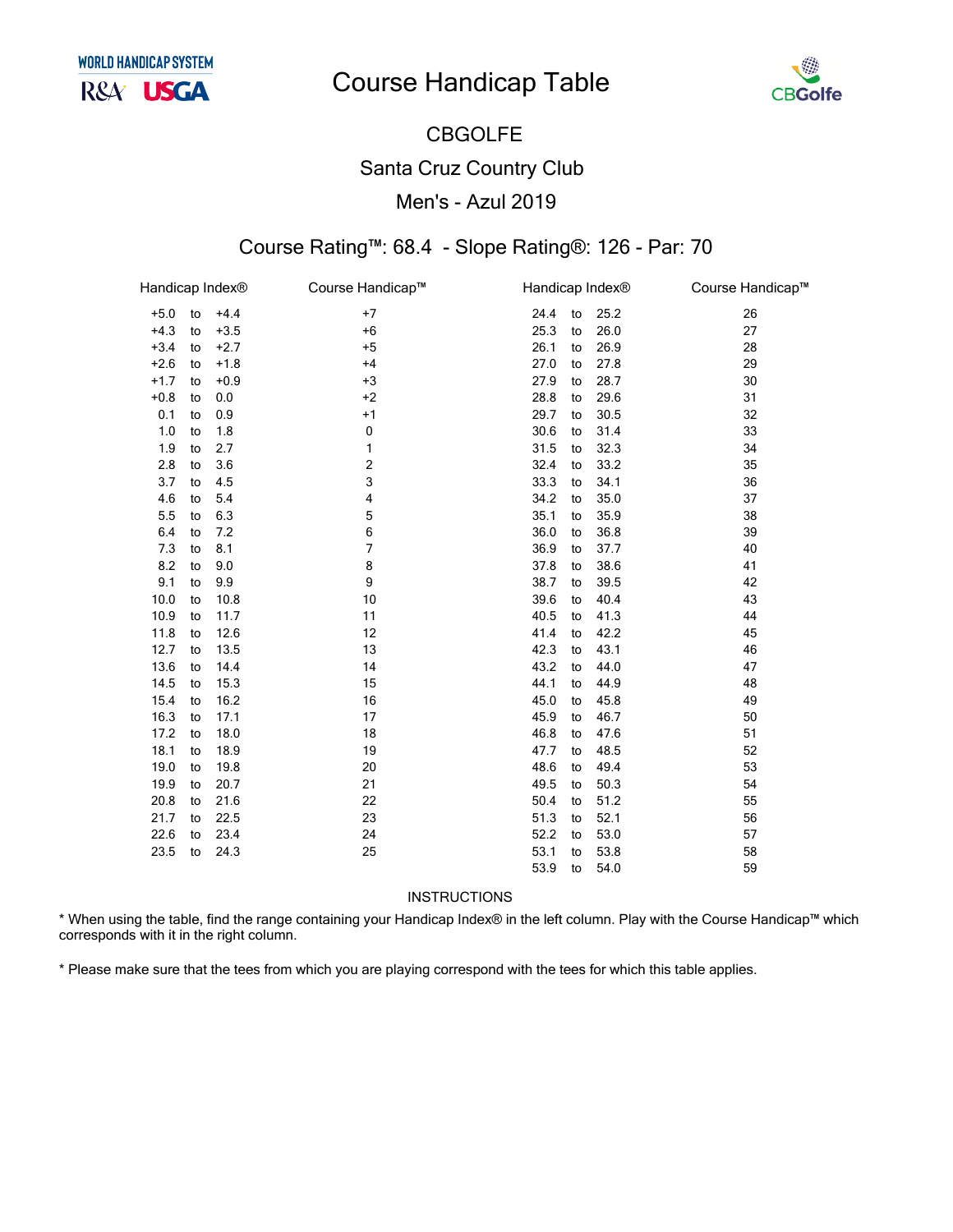# **Course Handicap Table**



## CBGOLFE Santa Cruz Country Club Men's - Branco 2019

#### Course Rating™: 67.4 - Slope Rating®: 124 - Par: 70

| Handicap Index® |    |        | Course Handicap™ |      | Handicap Index <sup>®</sup> |      | Course Handicap™ |
|-----------------|----|--------|------------------|------|-----------------------------|------|------------------|
| $+5.0$          | to | $+4.5$ | $+8$             | 24.7 | to                          | 25.6 | 25               |
| $+4.4$          | to | $+3.6$ | $+7$             | 25.7 | to                          | 26.5 | 26               |
| $+3.5$          | to | $+2.7$ | $+6$             | 26.6 | to                          | 27.4 | 27               |
| $+2.6$          | to | $+1.8$ | $+5$             | 27.5 | to                          | 28.3 | 28               |
| $+1.7$          | to | $+0.9$ | $+4$             | 28.4 | to                          | 29.2 | 29               |
| $+0.8$          | to | 0.0    | $+3$             | 29.3 | to                          | 30.1 | 30               |
| 0.1             | to | 1.0    | $+2$             | 30.2 | to                          | 31.0 | 31               |
| 1.1             | to | 1.9    | $+1$             | 31.1 | to                          | 31.9 | 32               |
| 2.0             | to | 2.8    | 0                | 32.0 | to                          | 32.8 | 33               |
| 2.9             | to | 3.7    | 1                | 32.9 | to                          | 33.8 | 34               |
| 3.8             | to | 4.6    | 2                | 33.9 | to                          | 34.7 | 35               |
| 4.7             | to | 5.5    | 3                | 34.8 | to                          | 35.6 | 36               |
| 5.6             | to | 6.4    | 4                | 35.7 | to                          | 36.5 | 37               |
| 6.5             | to | 7.3    | 5                | 36.6 | to                          | 37.4 | 38               |
| 7.4             | to | 8.2    | 6                | 37.5 | to                          | 38.3 | 39               |
| 8.3             | to | 9.2    | 7                | 38.4 | to                          | 39.2 | 40               |
| 9.3             | to | 10.1   | 8                | 39.3 | to                          | 40.1 | 41               |
| 10.2            | to | 11.0   | 9                | 40.2 | to                          | 41.0 | 42               |
| 11.1            | to | 11.9   | 10               | 41.1 | to                          | 42.0 | 43               |
| 12.0            | to | 12.8   | 11               | 42.1 | to                          | 42.9 | 44               |
| 12.9            | to | 13.7   | 12               | 43.0 | to                          | 43.8 | 45               |
| 13.8            | to | 14.6   | 13               | 43.9 | to                          | 44.7 | 46               |
| 14.7            | to | 15.5   | 14               | 44.8 | to                          | 45.6 | 47               |
| 15.6            | to | 16.4   | 15               | 45.7 | to                          | 46.5 | 48               |
| 16.5            | to | 17.4   | 16               | 46.6 | to                          | 47.4 | 49               |
| 17.5            | to | 18.3   | 17               | 47.5 | to                          | 48.3 | 50               |
| 18.4            | to | 19.2   | 18               | 48.4 | to                          | 49.3 | 51               |
| 19.3            | to | 20.1   | 19               | 49.4 | to                          | 50.2 | 52               |
| 20.2            | to | 21.0   | 20               | 50.3 | to                          | 51.1 | 53               |
| 21.1            | to | 21.9   | 21               | 51.2 | to                          | 52.0 | 54               |
| 22.0            | to | 22.8   | 22               | 52.1 | to                          | 52.9 | 55               |
| 22.9            | to | 23.7   | 23               | 53.0 | to                          | 53.8 | 56               |
| 23.8            | to | 24.6   | 24               | 53.9 | to                          | 54.0 | 57               |

INSTRUCTIONS

\* When using the table, find the range containing your Handicap Index® in the left column. Play with the Course Handicap™ which corresponds with it in the right column.

\* Please make sure that the tees from which you are playing correspond with the tees for which this table applies.